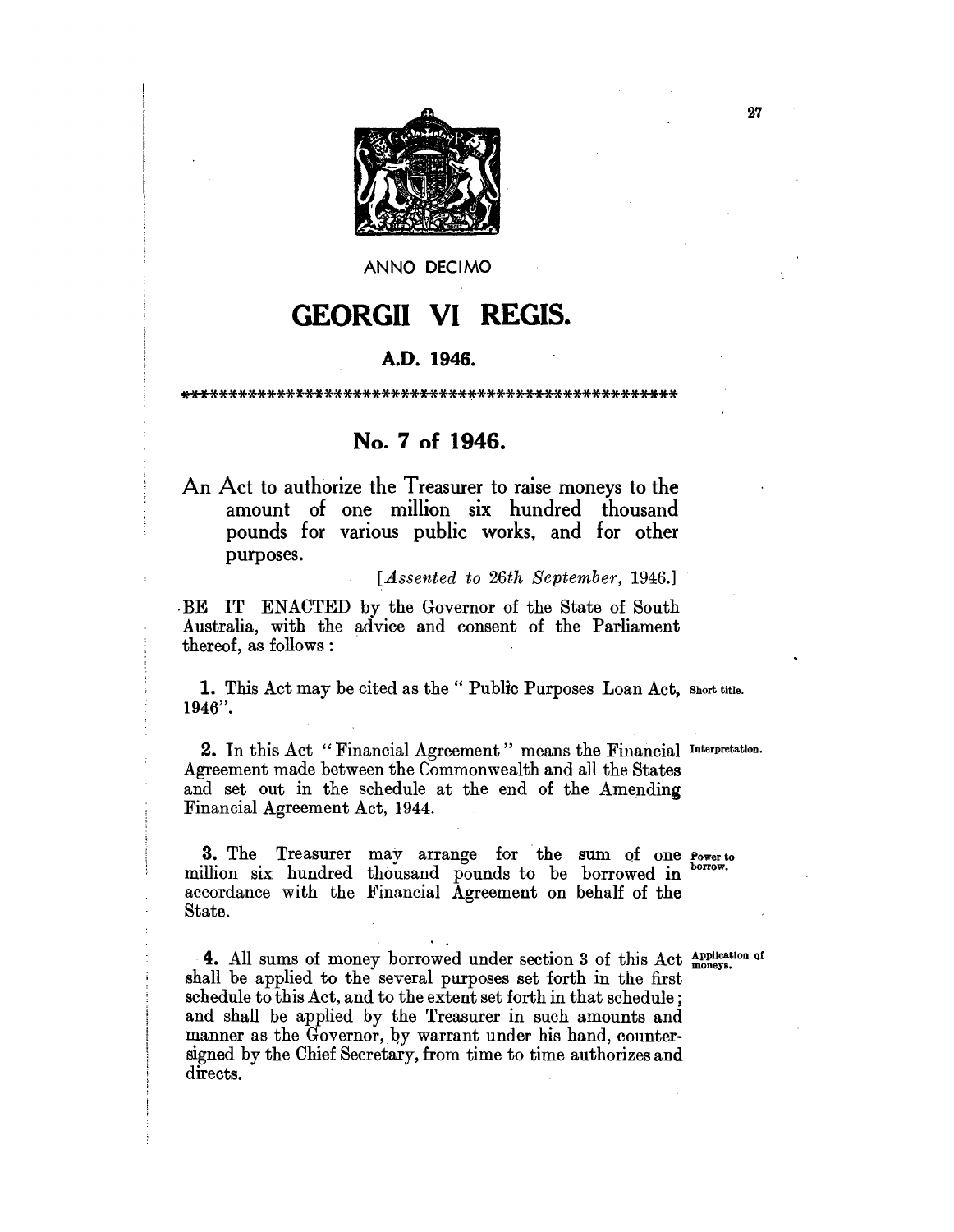Salaries to be<br>submitted to<br>Parliament.

Advances.

Power to<br>borrow money<br>for expenses<br>incurred.

5. All salaries of officers, payable out of moneys borrowed under this Act, shall be annually submitted to Parliament.

**6.** The Governor may, by warrant countersigned by the Chief Secretary, authorize the Treasurer to advance to the proper responsible Minister of the Crown, for the purposes of this Act, any sums of money not exceeding in the whole the amount authorized by this Act to be borrowed; and an amount equal to the sums of money so advanced shall be retained by the Treasurer out of any moneys borrowed under the authority of this Act, and applied in repayment of the moneys so advanced.

7. In addition to the amount of one million six hundred thousand pounds authorized by section 3 of this Act to be borrowed, there may be borrowed under that section such sum as will be sufficient to pay all discounts, charges, and other expenses incurred in connection with the borrowing of that amount of one million six hundred thousand pounds and the amount of those discounts, charges, and other expenses shall be charged proportionately to the several purposes set forth in the first schedule to this Act.

Re-application<br>of moneys<br>credited to<br>the loan<br>account.

8. (1) In this section and in the following section" moneys credited to Loan Account" means money received by the' Treasurer in repayment of advances made or other sums expended out of moneys borrowed under any Act, and surplus revenue credited to the loan account in accordance with section 30 of the Public Finance Act, 1936.

(2) The Treasurer may apply any moneys credited to the loan account for the time being in his hands to the several purposes set forth in the second schedule to this Act and to the extent therein set forth, and in such amount and manner as the Governor by warrant under his hand countersigned by the Chief Secretary from time to time authorizes and directs.

**Entries of<br>repayments in<br>Treasury<br>accounts.** 

9. Whenever the Treasurer receives any repaid loan moneys he shall make a reduction corresponding to the amount so received, in the debits of the appropriate loan accounts in the books of the Treasurer.

In the name and on behalf of His Majesty, I hereby assent to this Bill.

J. M. NAPIER, Governor's Deputy.

à.

 $\bar{z}$ 

ļ.  $\frac{1}{2}$ 

A.

 $\mathbb{R}^2$ 

ł

Ą.

۰.

 $\mathbb{C}^{\mathbb{Z}}_{\geq 0}$ , W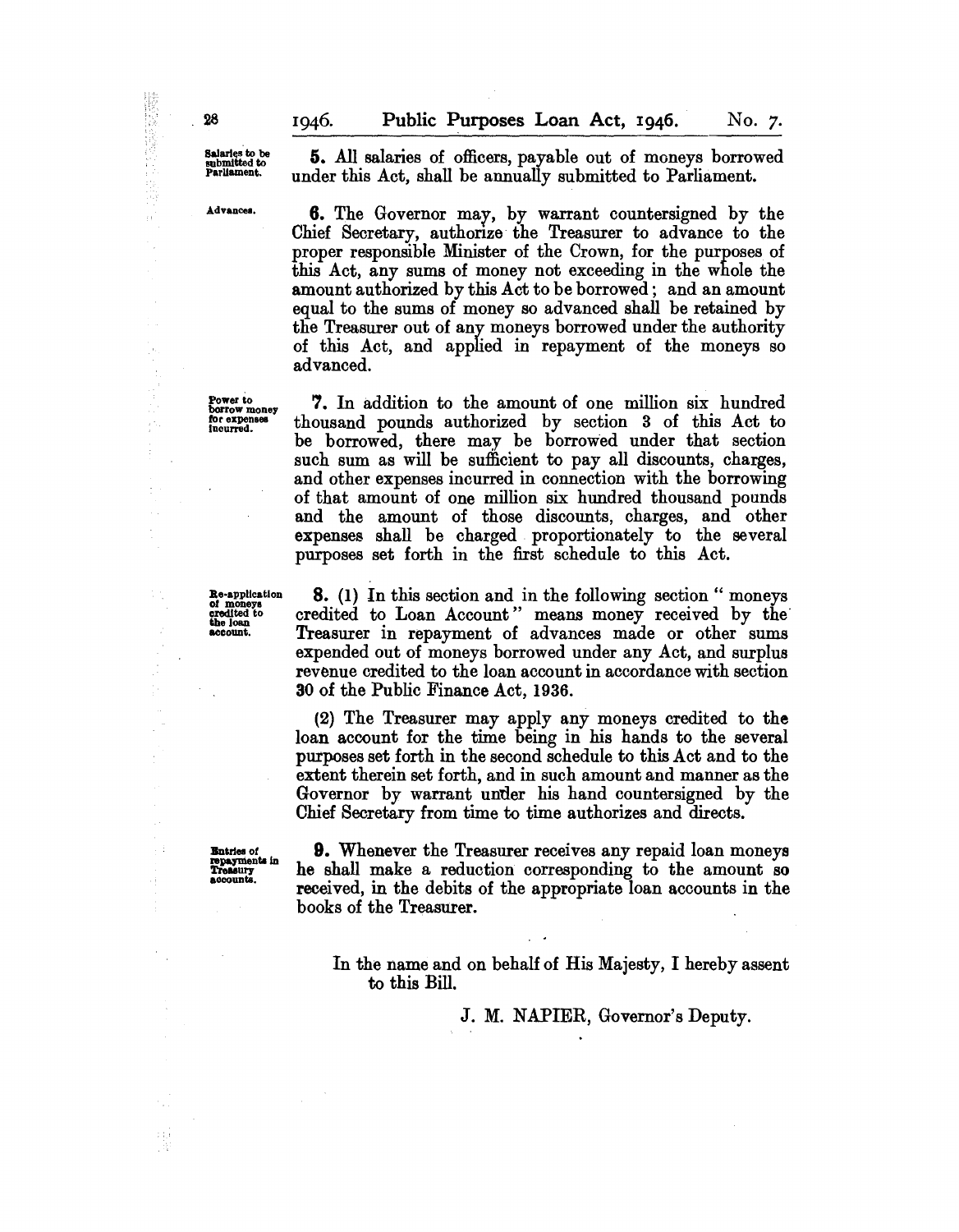# SCHEDULES.

## THE FIRST SCHEDULE.

Undertakings to be Paid for out of Loans raised pursuant to this Act.

| Undertaking.                                                                                                                                                                                                                                                                                                                                                                                                                                           | Amount.                                           |            |
|--------------------------------------------------------------------------------------------------------------------------------------------------------------------------------------------------------------------------------------------------------------------------------------------------------------------------------------------------------------------------------------------------------------------------------------------------------|---------------------------------------------------|------------|
|                                                                                                                                                                                                                                                                                                                                                                                                                                                        | £                                                 | £          |
| LANDS.<br>Crown Lands Development Act (portion of expendi-<br>ture only) $\ldots \ldots \ldots \ldots \ldots \ldots \ldots \ldots \ldots \ldots \ldots$                                                                                                                                                                                                                                                                                                |                                                   | 200,000    |
| ENGINEERING AND WATER SUPPLY<br>DEPARTMENT.<br>Adelaide and Milbrook Water District (portion of<br>Country Water Districts (portion of expenditure<br>Tod River Water District (portion of expenditure<br>Warren Water District                                                                                                                                                                                                                        | 300,000<br>100,000<br>50,000<br>300,000<br>80,000 | 830,000    |
| ARCHITECT-IN-CHIEF.<br>Hospital Buildings (portion of expenditure only)<br>School Buildings (portion of expenditure only)<br>Police and Courthouse Buildings (portion of expendi-<br>ture only) $\dots \dots \dots \dots \dots \dots \dots \dots \dots \dots \dots \dots$<br>Agricultural College<br>Other Government Buildings (portion of expenditure<br>only) $\dots \dots \dots \dots \dots \dots \dots \dots \dots \dots \dots \dots \dots \dots$ | 50,000<br>50,000<br>15,000<br>15,000<br>40,000    | 170,000    |
| <b>MISCELLANEOUS.</b><br>South Australian Housing Trust-Wartime and<br>Postwar Housing (portion of expenditure only)                                                                                                                                                                                                                                                                                                                                   | 250,000<br>150,000                                | 400,000    |
| $Total \dots \dots \dots \dots \dots \dots$                                                                                                                                                                                                                                                                                                                                                                                                            |                                                   | £1,600,000 |

 $\ddot{\phantom{1}}$ 

 $\ddot{\phantom{a}}$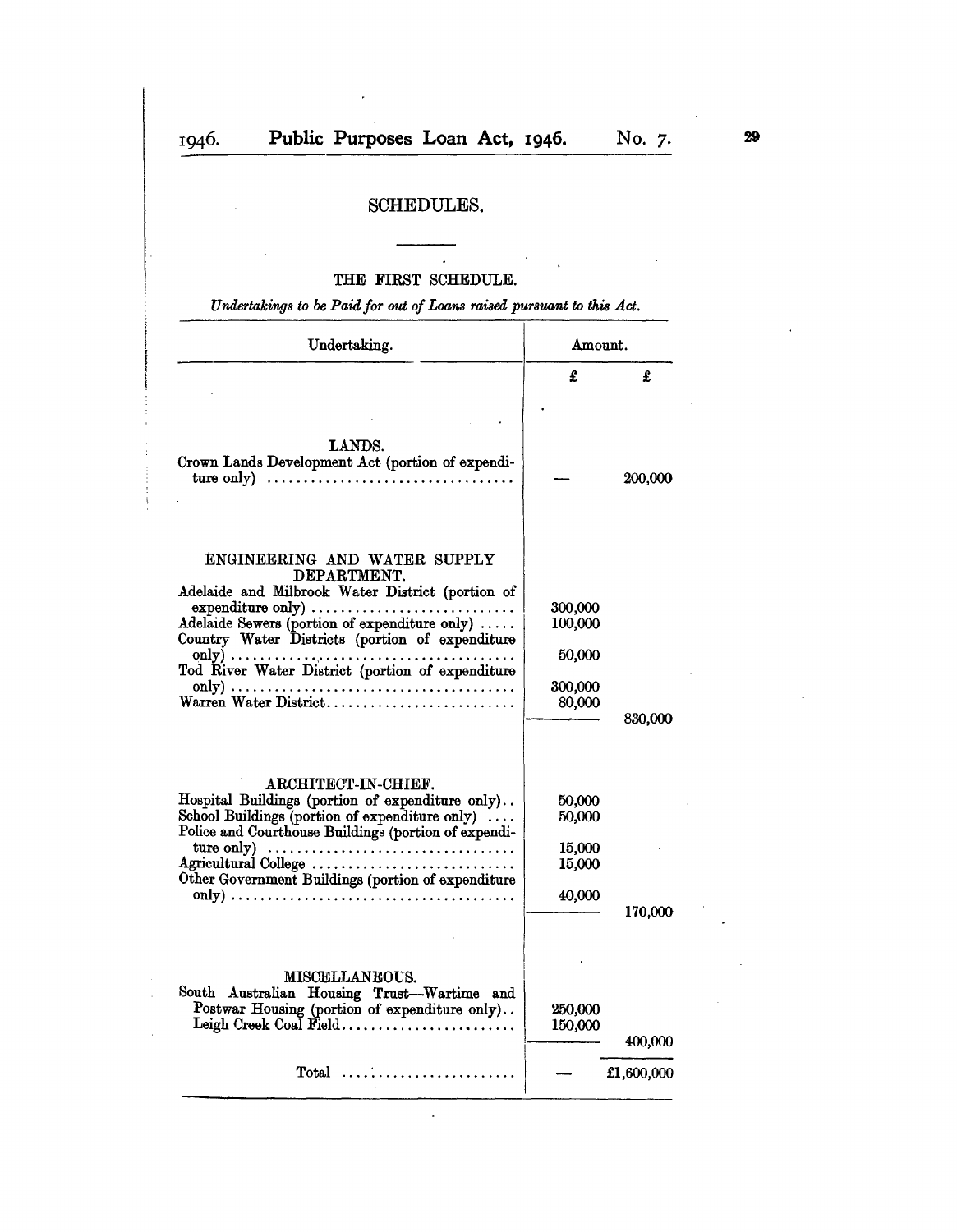## THE SECOND SCHEDULE.

*Undertakings to* be *Paid/or out 0/ Moneys Oredited to the Loan Account.* 

| Undertaking.                                                                   | Amount. |            |
|--------------------------------------------------------------------------------|---------|------------|
|                                                                                | £       | £          |
| STATE BANK.                                                                    |         |            |
| Advances for Homes                                                             | 550,000 |            |
| Loans to Producers                                                             | 20,000  |            |
| Advances to Settlers                                                           | 5,000   |            |
| Loans for Fencing and Water Piping                                             | 5,000   |            |
| Vermin Proof Fencing                                                           | 5,150   |            |
| Advances to State Bank (under Part VIA. of the                                 |         |            |
| State Bank Act, 1925-1941)                                                     |         |            |
|                                                                                | 50,000  |            |
|                                                                                |         | 635,150    |
| PRIMARY PRODUCERS ASSISTANCE.                                                  |         |            |
|                                                                                |         |            |
|                                                                                |         | 30,000     |
|                                                                                |         |            |
| LANDS.                                                                         |         |            |
| Land Repurchase for Closer Settlement                                          | 50,000  |            |
| Crown Lands Development Act (portion of expendi-                               |         |            |
| ture only) $\dots \dots \dots \dots \dots \dots \dots \dots \dots \dots \dots$ | 200,000 |            |
| Agricultural Graduates, Purchase of land for                                   | 10,000  |            |
|                                                                                |         | 260,000    |
|                                                                                |         |            |
| IRRIGATION AND DRAINAGE.                                                       |         |            |
| Irrigation and Reclamation of Swamp Lands                                      | 96,500  |            |
| Lessees Reclaimed Swamp Lands-Loans to                                         | 1,000   |            |
| South-Eastern Drainage                                                         | 2,500   |            |
|                                                                                |         | 100,000    |
| WOODS AND FORESTS.                                                             |         |            |
| Afforestation                                                                  |         | 320,000    |
|                                                                                |         |            |
| RAILWAYS.                                                                      |         |            |
| Railway Accommodation                                                          |         | 600,000    |
|                                                                                |         |            |
| HARBORS BOARD.                                                                 |         |            |
| Harbors Accommodation (including the acquisition                               |         |            |
| of harbor works and lands generally by the                                     |         |            |
| $Harbons$ $Board)$                                                             |         | 100,000    |
|                                                                                |         |            |
| ENGINEERING AND WATER SUPPLY.                                                  |         |            |
| Morgan-Whyalla Water Main                                                      | 20,000  |            |
| Adelaide and Milbrook Water District (portion of                               |         |            |
|                                                                                | 137,000 |            |
| Adelaide Sewers (portion of expenditure only)                                  | 50,000  |            |
| Country Water Districts (portion of expenditure                                |         |            |
|                                                                                |         |            |
|                                                                                | 31,700  |            |
| Barossa Water District<br>Beetaloo, Bundaleer, and Baroota Water District      | 15,000  |            |
|                                                                                | 90,700  |            |
| Tod River Water District (portion of expenditure                               |         |            |
|                                                                                | 38,600  |            |
| Water Conservation                                                             | 3,000   |            |
| River Murray Weirs, Dams, Locks, Etc.                                          | 22,000  |            |
| Metropolitan Floodwaters                                                       | 1,000   |            |
| Glanville Workshops                                                            | 5,000   |            |
|                                                                                |         | $-414,000$ |

 $\ddot{\phantom{a}}$ 

à.

 $\frac{1}{4}$ 

 $\frac{1}{2}$  .